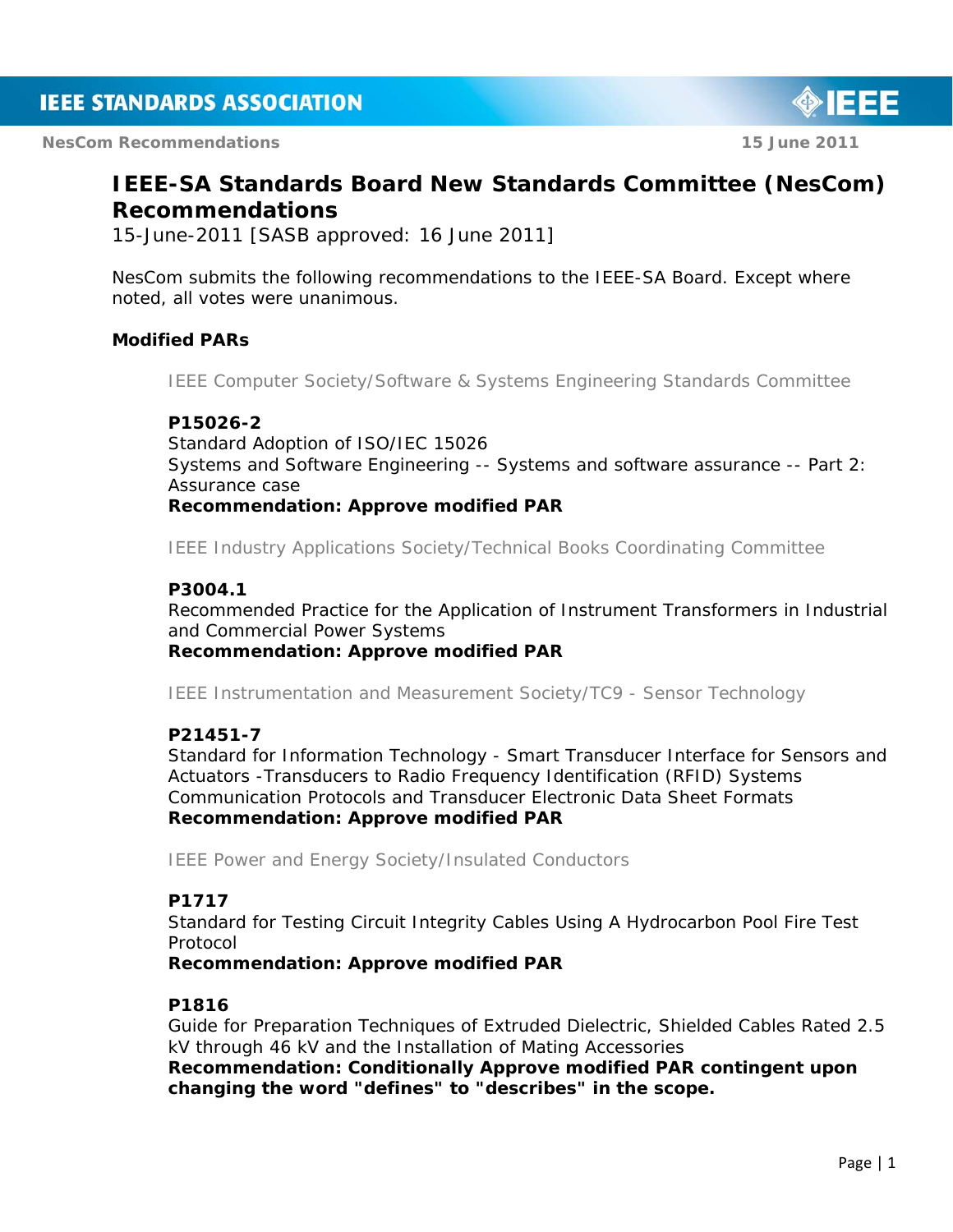*IEEE Power and Energy Society/Nuclear Power Engineering* 

## **P62582-3**

Standard for Nuclear Power Plants - Instrumentation and control important to safety – Electrical equipment condition monitoring methods - Part 3: Elongation at break

*Recommendation: Approve modified PAR* 

*IEEE Power and Energy Society/Surge Protective Devices/High Voltage* 

## **PC62.22a**

Guide for the Application of Metal-Oxide Surge Arresters for Alternating-Current Systems Amendment:Supplement to consider energy handling capabilities *Recommendation: Approve modified PAR* 

*IEEE Power and Energy Society/Switchgear* 

## **P62271-37-082**

Standard for High-voltage switchgear and controlgear - Part 37-082: Measurement of sound pressure levels on alternating current circuit-breakers *Recommendation: Approve modified PAR* 

## **PC37.17**

Standard for Trip Systems for Low-Voltage (1000 V and below) AC and General Purpose (1500 V and below) DC Power Circuit Breakers *Recommendation: Approve modified PAR* 

*IEEE Power and Energy Society/Transformers* 

## **PC57.152**

Guide for Diagnostic Field Testing of Fluid Filled Power Transformers, Regulators, and Reactors

*Recommendation: Approve modified PAR* 

*IEEE Vehicular Technology Society/Intelligent Transportation Systems* 

## **P1609.0**

Guide for Wireless Access in Vehicular Environments (WAVE) - Architecture *Recommendation: Approve modified PAR* 

## **P1609.12**

Standard for Wireless Access in Vehicular Environment (WAVE) - Identifier Allocations

## *Recommendation: Approve modified PAR*

*IEEE Vehicular Technology Society/Rail Transportation Standards Committee* 

**P1653.6**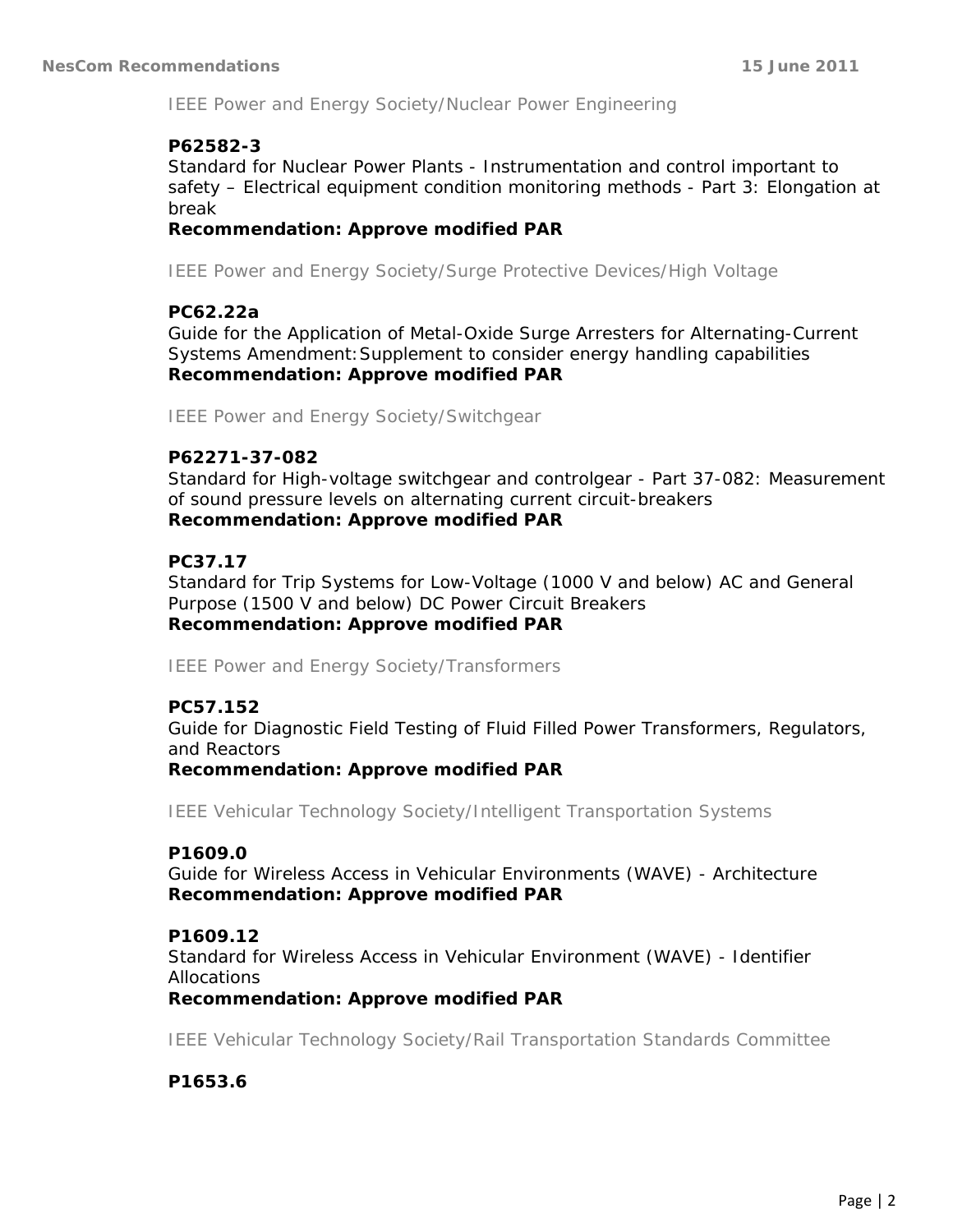Recommended Practice for Grounding of Direct Current Equipment Enclosures in Traction Power Distribution Facilities *Recommendation: Approve modified PAR* 

#### **Extension Requests**

*IEEE-SASB Coordinating Committees/SCC14 - Quantities, Units, and Letter Symbols* 

#### **P80000**

Standard for Quantities and Units *Recommendation: Approve a two year extension until December 2013* 

#### **New PARs**

*IEEE-SA Board of Governors/Corporate Advisory Group* 

#### **P1888.1**

Standard for a Ubiquitous Community Network : Control and Management *Recommendation: Approve new PAR until December 2015* 

#### **P1888.2**

Standard for Ubiquitous Green Community Control Network: Heterogeneous Networks Convergence and Scalability *Recommendation: Approve new PAR until December 2015* 

#### **P1888.3**

Standard for Ubiquitous Green Community Control Network: Security *Recommendation: Approve new PAR until December 2015* 

*IEEE Computer Society/LAN/MAN Standards Committee* 

#### **P802.16.1**

Standard for WirelessMAN-Advanced Air Interface for Broadband Wireless Access **Systems** 

*Recommendation: Approve new PAR until December 2015* 

*IEEE Computer Society/Software & Systems Engineering Standards Committee* 

#### **P24774**

Guide for Adoption of ISO/IEC TR 24774, Systems and Software Engineering--Life Cycle Management--Guidelines for Process Description *Recommendation: Approve new PAR until December 2015* 

*IEEE Industry Applications Society/Petroleum & Chemical Industry* 

#### **P844.1**

Standard for the Construction, Testing, and Marking for Skin Effect Heating Systems for Pipelines and Vessels *Recommendation: Approve new PAR until December 2015*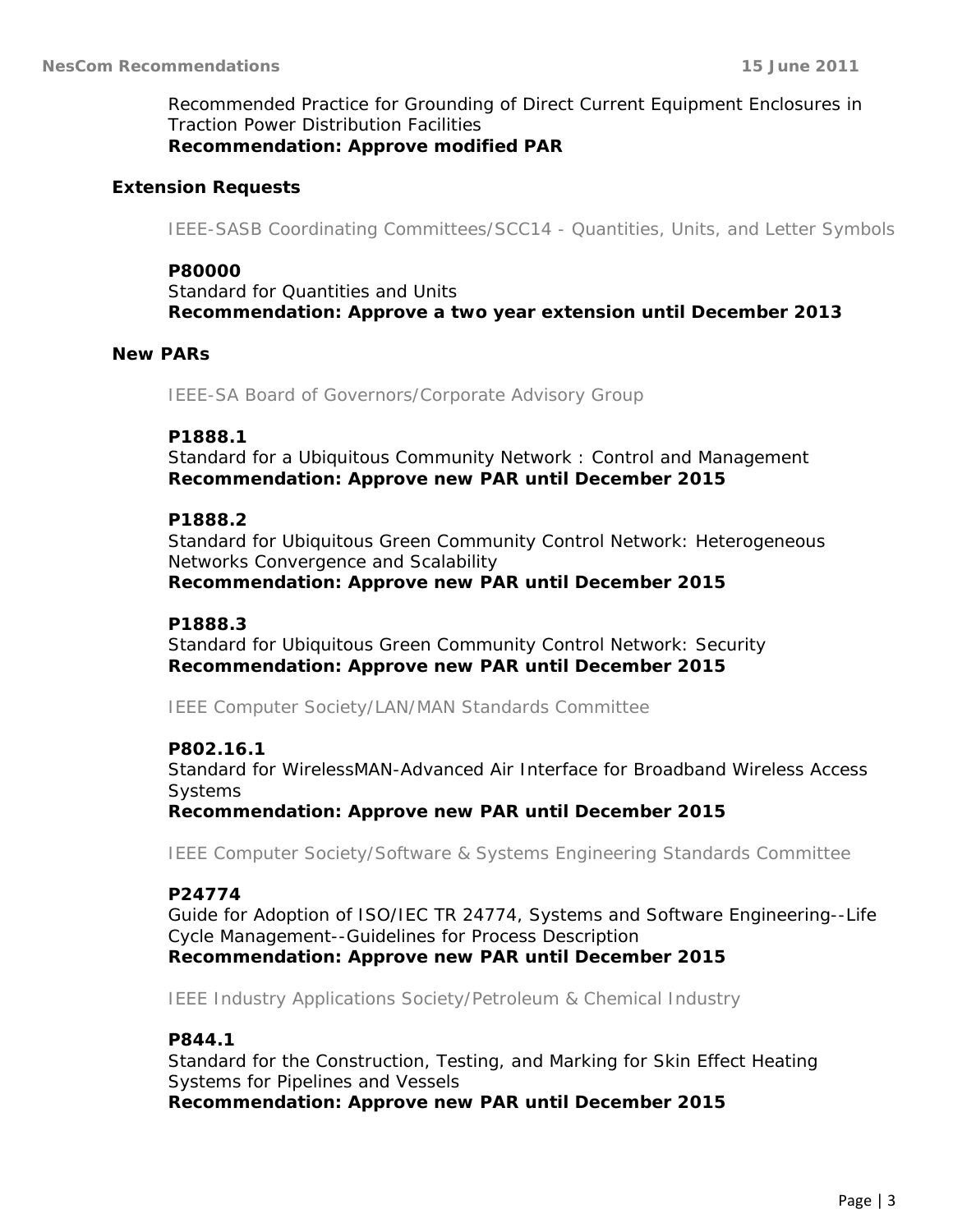## **P844.2**

Standard for the Construction, Testing, and Marking for Impedance, Induction, and Induction Susceptor Heating Systems for Pipelines and Vessels *Recommendation: Approve new PAR until December 2015* 

## **P844.3**

Recommended Practice for Electrical Impedance, Induction and Skin Effect Heating Systems for Pipelines and Vessels

*Recommendation: Approve new PAR until December 2015* 

*IEEE Industry Applications Society/Technical Books Coordinating Committee* 

## **P3004.7**

Recommended Practice for the Protection of Power Cables and Busway Used in Industrial and Commercial Power Systems *Recommendation: Approve new PAR until December 2015* 

## **P3004.9**

Recommended Practice for the Protection of Power Transformers Used in Industrial and Commercial Power Systems *Recommendation: Approve new PAR until December 2015* 

*IEEE Power and Energy Society/Switchgear* 

## **PC37.13a**

Standard for Low-Voltage AC Power Circuit Breakers Used in Enclosures Amendment 1: Increase of Voltages to 1000 V AC and Below *Recommendation: Approve new PAR until December 2015* 

*IEEE Power and Energy Society/Transformers* 

## **PC57.19.04**

Standard Performance Characteristics and Dimensions for High Current Power Transformer Bushings with Rated Continuous Current in Excess of 5000 A in Bus **Enclosures** 

*Recommendation: Approve new PAR until December 2015* 

## **PC57.156**

Guide for Tank Rupture Mitigation of Liquid-Immersed Power Transformers and Reactors

*Recommendation: Approve new PAR until December 2015* 

*IEEE-SASB Coordinating Committees/SCC20 - Test and Diagnosis for Electronic Systems* 

**P1505.3**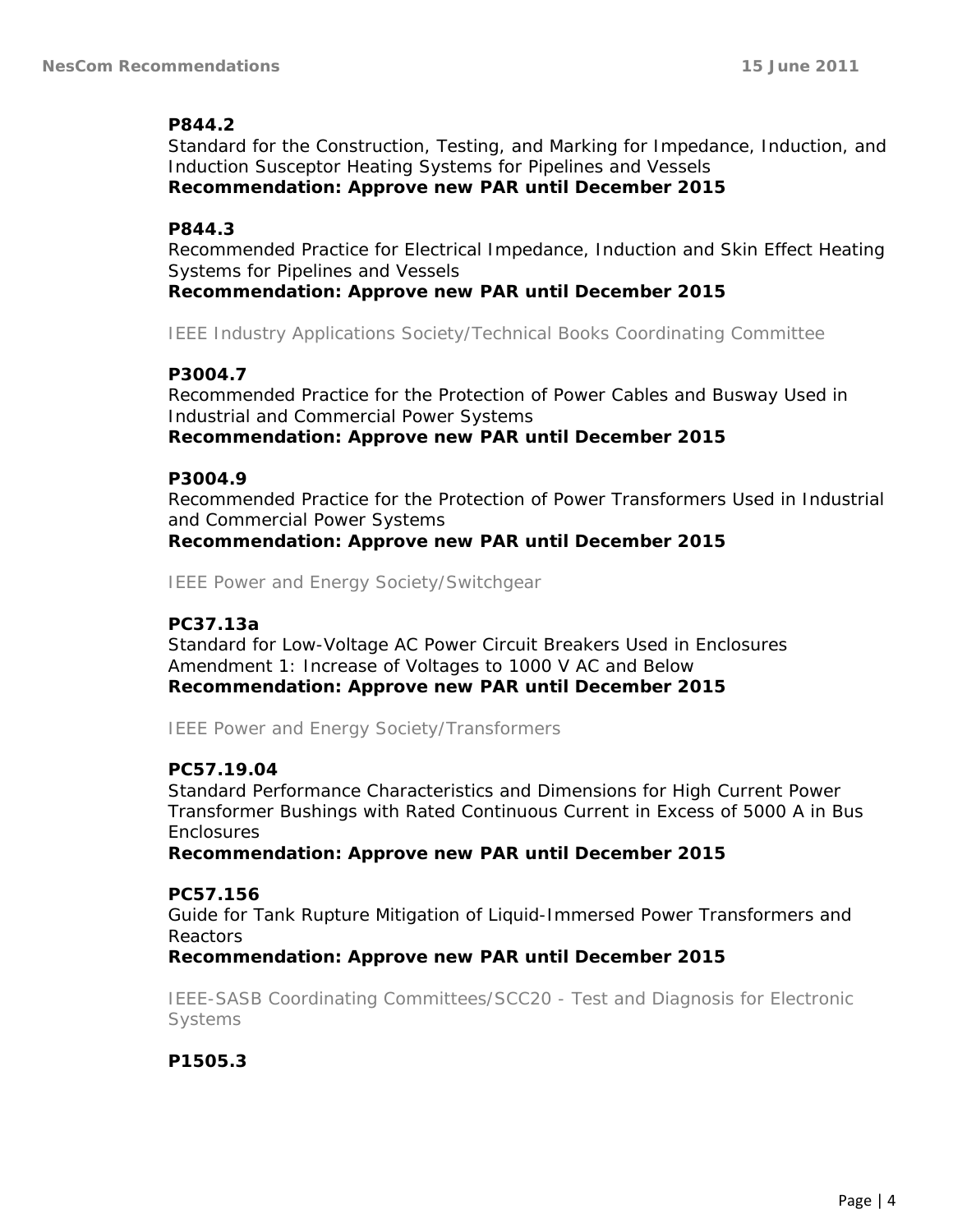Standard for the Universal Test Interface Framework and Pin Configuration for Portable/Bench Top Test Requirements Utilizing IEEE 1505 Receiver Fixture Interface Standard

*Recommendation: Approve new PAR until December 2015 Mike Seavey, as Sponsor, recused himself from the vote.* 

## **P1671.0**

Guide for the Use of Automatic Test Equipment Markup Language (ATML); the IEEE-1671 Family of Standards.

*Recommendation: Approve new PAR until December 2015 Mike Seavey, as Sponsor, recused himself from the vote.* 

## **P1871.1**

Recommended Practice for Using IEEE 1671.2 Instrument Description Templates for Describing Synthetic Instrumentation for Classes of Instruments Such as Waveform Generators, Digitizers,External Oscillators, and Up & Down Converters *Recommendation: Approve new PAR until December 2015 Mike Seavey, as Sponsor, recused himself from the vote.* 

## **P1871.2**

Recommended Practice for IEEE 1671 Test Equipment Templates and Extension Classes for Describing Intrinsic Signal Path Information for Cables, Interface Adaptors and Test Equipment

*Recommendation: Approve new PAR until December 2015 Mike Seavey, as Sponsor, recused himself from the vote.* 

## **PARs for the Revision of Standards**

*IEEE Computer Society/LAN/MAN Standards Committee* 

## **P802.3.1**

Standard for Management Information Base (MIB) definitions for Ethernet *Recommendation: Approve PAR for the revision of a standard until December 2015* 

*IEEE Industry Applications Society/Petroleum & Chemical Industry* 

## **P463**

Standard for Electrical Safety Practices in Electrolytic Cell Line Working Zones *Recommendation: Approve PAR for the revision of a standard until December 2015* 

*IEEE Power and Energy Society/Electric Machinery* 

#### **P1415**

Guide for Induction Machinery Maintenance Testing and Failure Analysis *Recommendation: Approve PAR for the revision of a standard until December 2015*